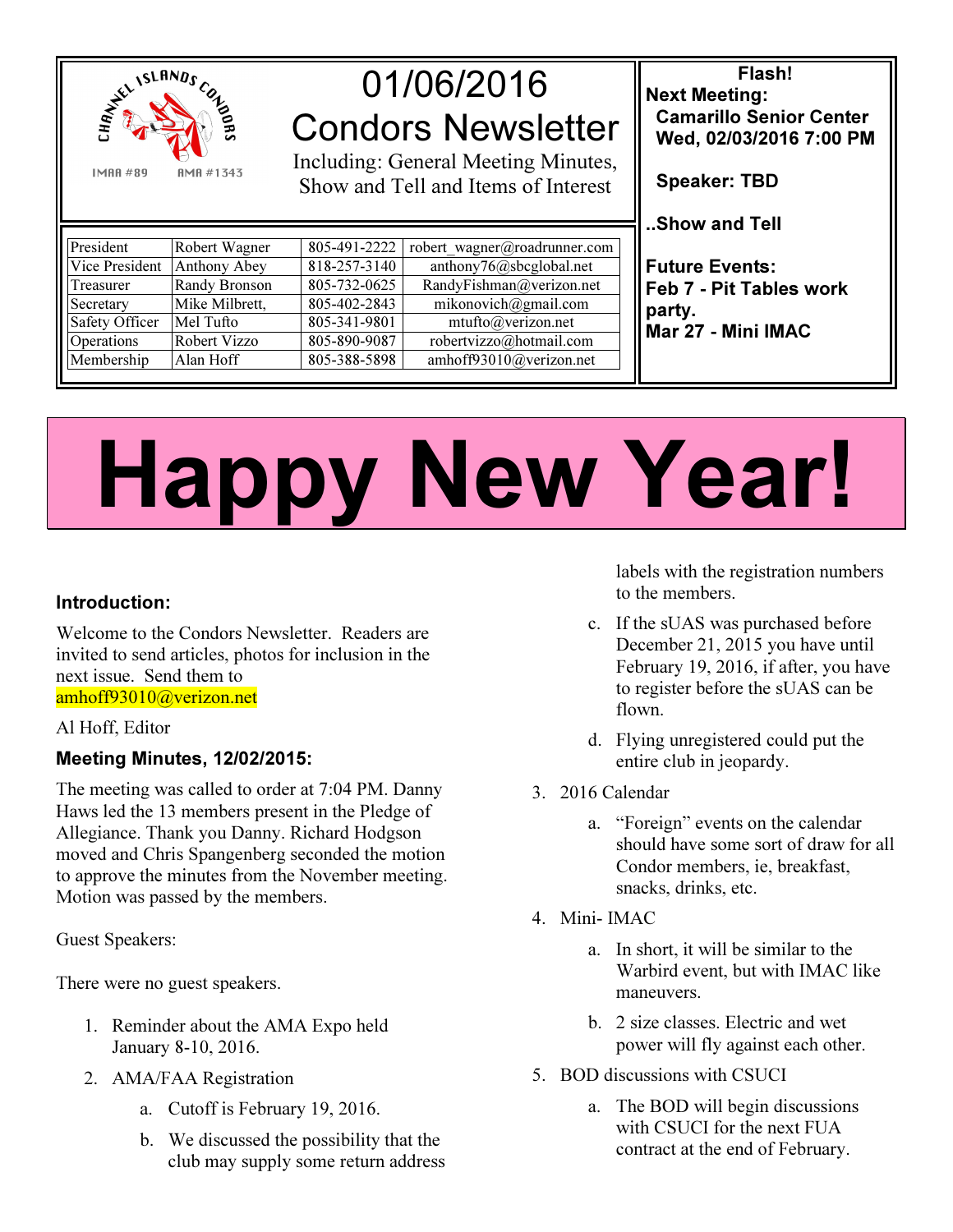- 6. Field Maintenance
	- a. The sun shade replacement will be scheduled for after the rainy/windy season, most likely toward the end of February.
	- b. There will also be painting, weeding, and runway fissures to attend to.
- 7. Renewals
	- a. We have 50 renewals as of the meeting, 43 paid, 1 new member.
	- b. The BOD have been conducting a phone poll of the members without email or who haven't responded in a while.
- 8. Elections
	- a. We discovered that there was no formal election in the December minutes, so it was held. Chris Spangenberg made the motion and Harry Sanchez seconded and was passed by the attending members.
	- b. It was recommended that the Bylaws be checked.
- 9. Jeff Noll, re, Bob Noll's bench
	- a. Jeff contacted us to see if he could collect the bench dedicated to his father. It was a unanimous decision that he could.
- 10. Santa Barbara Club
	- a. A club in Santa Barbara will close as of January 15, 2016.
	- b. Discussions about welcoming the members to our field.

## 11. Show and Tell



Bruce Olander brought in his new quad rotor. \$86 ready to fly. It doesn't have GPS, but looks a lot like a DJI Phantom.



Daryl Bergstrom showed off his Harbor Freight \$18 toolbox that he had made to hold his Dremel tool and accessories. He mentioned that he has several more for other tools. Its all metal and powder coated to withstand solvents and abuse.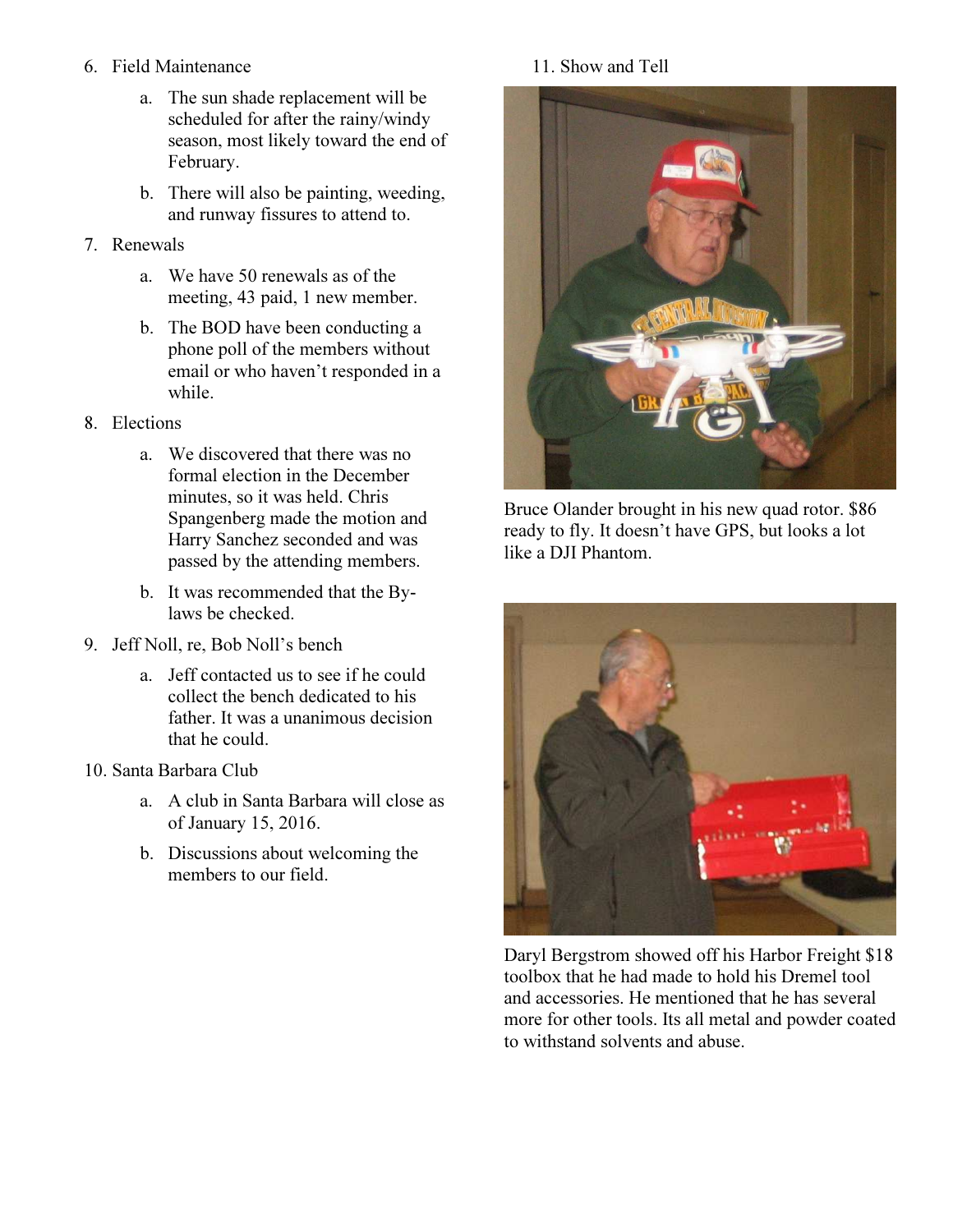

Randy Bronson walked us through how easy it is to use fiberglass to replicate broken cowlings, wheel pants and such. He covered fiberglass weights, its weighed per square yard, and when to use polyester resin versus epoxy resins. Precise ratios for the resin and hardener should be made with scales. Gel coats are thin layers that are applied before starting to apply the fiberglass, but don't let it fully cure. If you fiberglass the sheeting on a structure, don't sand, scrape it smooth.



Robert Wagner

#### Robert Wagner

- a. Showed off the 4 bladed static prop for his giant scale Spitfire. He made it using a couple of 2 bladed XOAR props.
- b. Also showed the rear view mirror that will be mounted to the top of the canopy on the same Spitfire. He used a piece of a cigar tube in its construction.
- c. He showed off his 1/3 scale ESM Laird Turner Meteor. It's a 1930's era racer. He's using a 180cc Moki 4 cycle radial engine. It weighs 40# on a 95" wingspan.

The meeting was adjourned at 8:05 PM.